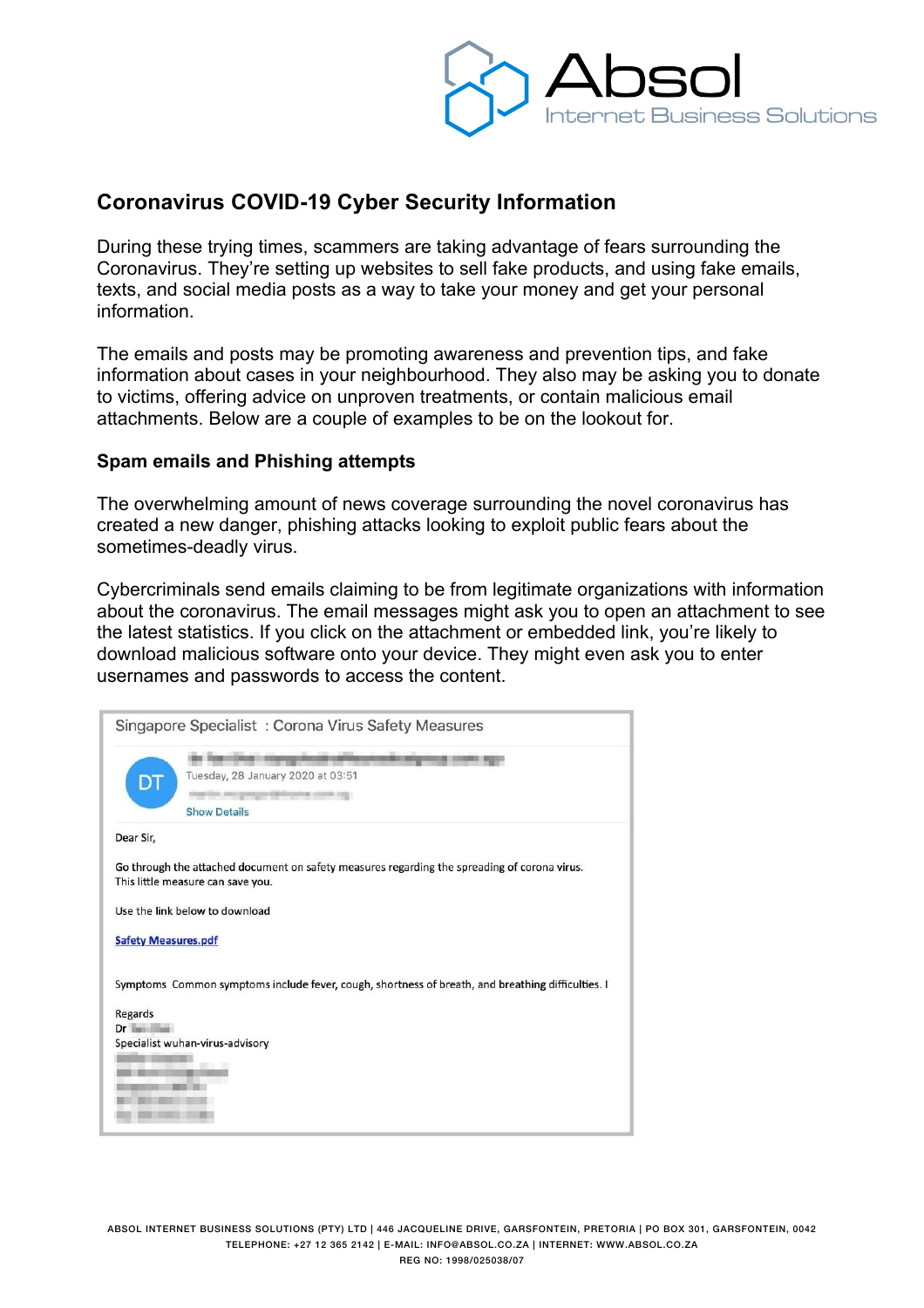

#### **Malicious websites**

Since January there have been thousands of websites registered that contains the word 'corona' and many of those are suspicious. Most of these websites spread malware and tries to trick users into providing personal information.

|                        | <b>CORONAVIRUSTEST</b>                |             | Доставка и оплата | Контактные данные |                  | $A^{\mathbf{u}}$ |
|------------------------|---------------------------------------|-------------|-------------------|-------------------|------------------|------------------|
|                        | Товар                                 |             | Цена              | Количество        | Итого            |                  |
|                        | Тест для определения вируса 2019-псоv |             | p.19,000.00       |                   | p.19,000.00      | ×                |
| Код купона:            | Применить купон                       |             |                   |                   | Обновить корзину |                  |
| Сумма заказов          |                                       |             |                   |                   |                  |                  |
| Подытог                |                                       | p.19,000.00 |                   |                   |                  |                  |
| Итого                  |                                       | p.19,000.00 |                   |                   |                  |                  |
|                        | Оформить заказ                        |             |                   |                   |                  |                  |
| © vaccinecovid-19∖.com |                                       |             |                   |                   |                  |                  |

## **Fake internal communication**

This spam campaign poses as information that the recipient needs to know about their company's business continuity operations during Lockdown etc. The attachments usually have malware or will try to access usernames and passwords.

|                                                                                  | UPDATE: BUSINESS CONTINUITY PLAN ANNOUNCEMENT 2020 DUE TO CORON                                                                     |                                |                                            |                                                     | E    |         |  |  |  |  |  |
|----------------------------------------------------------------------------------|-------------------------------------------------------------------------------------------------------------------------------------|--------------------------------|--------------------------------------------|-----------------------------------------------------|------|---------|--|--|--|--|--|
| Message<br><b>File</b>                                                           |                                                                                                                                     |                                |                                            |                                                     |      | 12<br>۵ |  |  |  |  |  |
| & Junk<br>Delete                                                                 | Meeting<br>Reply<br>Reply<br>Forward 圖 More -<br>$\Delta$                                                                           | N OneNote<br>Move<br>a Actions | Mark Unread<br>Categorize<br>₩ Follow Up * | <b>吊 Find</b><br>Related<br>Translate<br>a Select * | Zoom |         |  |  |  |  |  |
| <b>Delete</b>                                                                    | Respond                                                                                                                             | Move                           | Tags<br>$\overline{\mathbb{R}}$            | Editing                                             | Zoom |         |  |  |  |  |  |
| To:<br>Cc:<br>Subject:<br>Message                                                | Sent: Wed 3/25/2020 8:30 AM<br>From:<br>ANNOUNCEMENT 2020 DUE TO CORONAVIRUS (COVID-19)<br>Business continuity plan pdf.gz (434 KB) |                                |                                            |                                                     |      |         |  |  |  |  |  |
| Dear Partner,<br><b>A MUST READ!!!</b>                                           |                                                                                                                                     |                                |                                            |                                                     |      | C,      |  |  |  |  |  |
| ≡<br>Please find in the attached everything you need to know about our business  |                                                                                                                                     |                                |                                            |                                                     |      |         |  |  |  |  |  |
| continuity plan for the year (2020) due to management of the deadly Coronavirus  |                                                                                                                                     |                                |                                            |                                                     |      |         |  |  |  |  |  |
| COVID 19 as published by the World Health Organisation (WHO).                    |                                                                                                                                     |                                |                                            |                                                     |      |         |  |  |  |  |  |
| Endeavour to read through so as to keep you enlightened on all updated necessary |                                                                                                                                     |                                |                                            |                                                     |      |         |  |  |  |  |  |
| information about our operations.                                                |                                                                                                                                     |                                |                                            |                                                     |      |         |  |  |  |  |  |
|                                                                                  |                                                                                                                                     |                                |                                            |                                                     |      |         |  |  |  |  |  |
|                                                                                  |                                                                                                                                     |                                |                                            |                                                     |      |         |  |  |  |  |  |